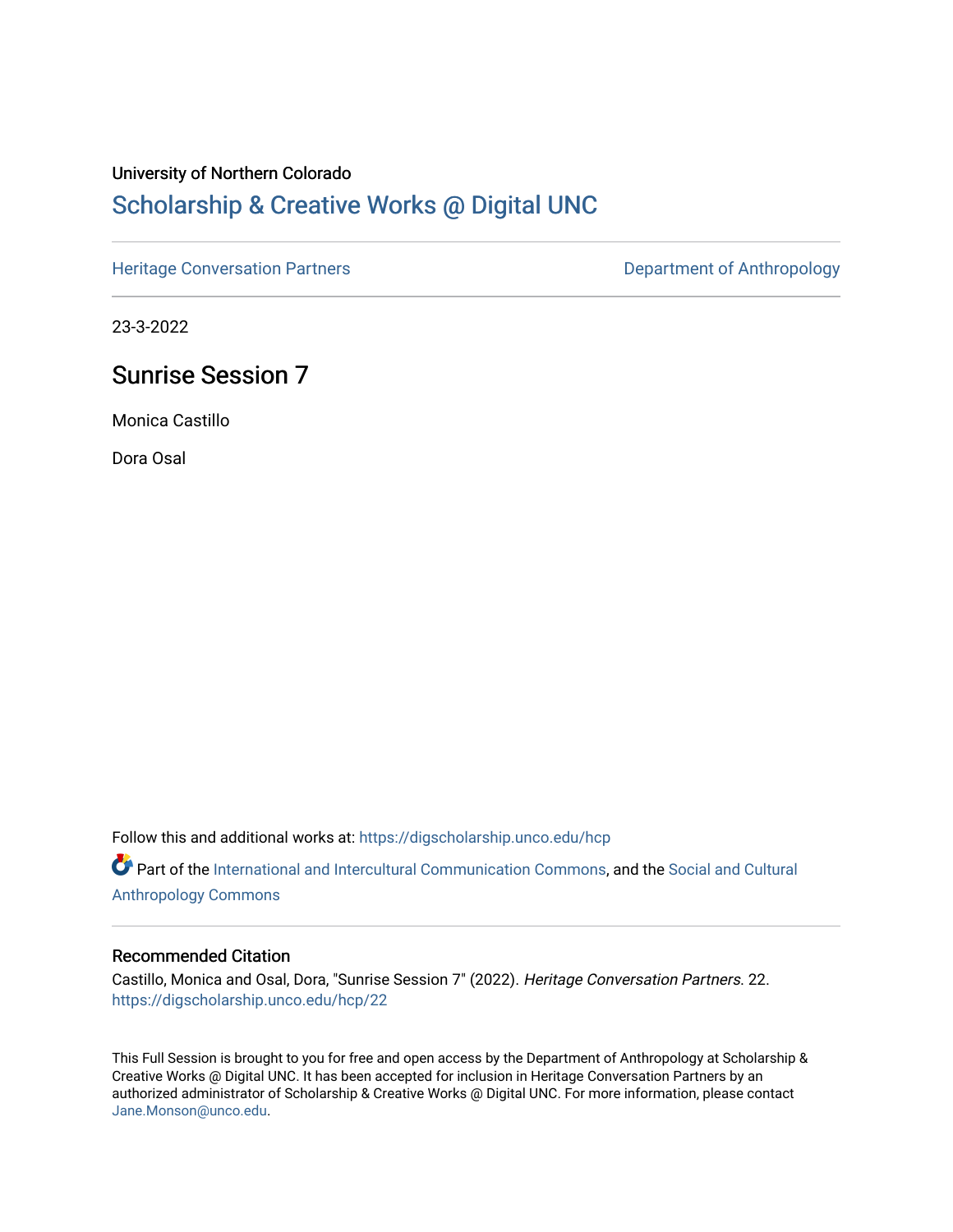#### **ZOOM RECORDING LINK:**

Date: Mar 23, 2022, 05:59 PM

Meeting Recording:

[https://unco.zoom.us/rec/share/7tKMuCEHwfRX3IXDRdfOexBwZO33Fo-TMp64DAWAiUgGVqXAyW](https://unco.zoom.us/rec/share/7tKMuCEHwfRX3IXDRdfOexBwZO33Fo-TMp64DAWAiUgGVqXAyWFCyFxdJRr1dxRm._lhtzUfaHXDGNeL5) [FCyFxdJRr1dxRm.\\_lhtzUfaHXDGNeL5](https://unco.zoom.us/rec/share/7tKMuCEHwfRX3IXDRdfOexBwZO33Fo-TMp64DAWAiUgGVqXAyWFCyFxdJRr1dxRm._lhtzUfaHXDGNeL5)

| <b>Present:</b>                 | Liz Graf, Arianna Staiano, Nicole Crim, Amanda Wessels,<br>Sara Larson, Dora Osal |
|---------------------------------|-----------------------------------------------------------------------------------|
| <b>Medium:</b>                  | Zoom-Online Conversation                                                          |
| Date of Interview:              | 3/16/2022                                                                         |
| Language(s):                    | English                                                                           |
| Transcribed:                    | Auto-Transcribed by Zoom                                                          |
| <b>Edited and Formatted by:</b> | Olivia Simpson                                                                    |

**Brief Description of Contents:** Students in ANT 300 engage in their last conversation with their participants. To do so, they reflect back on the last seven weeks worth of conversations to see the progression of cultural heritage information and English language acquisition. The students also engaged in a cultural show and tell, where important items were brought to the meeting to be discussed by each member present.

**Reference Key:**

| $LG = Liz$ Graf        |
|------------------------|
| $AS = Arianna Staiano$ |
| $AW = A$ manda Wessels |
| $NC = Nicole Crim$     |
| $SL =$ Sarah Larson    |
| $DO = Dora Osal$       |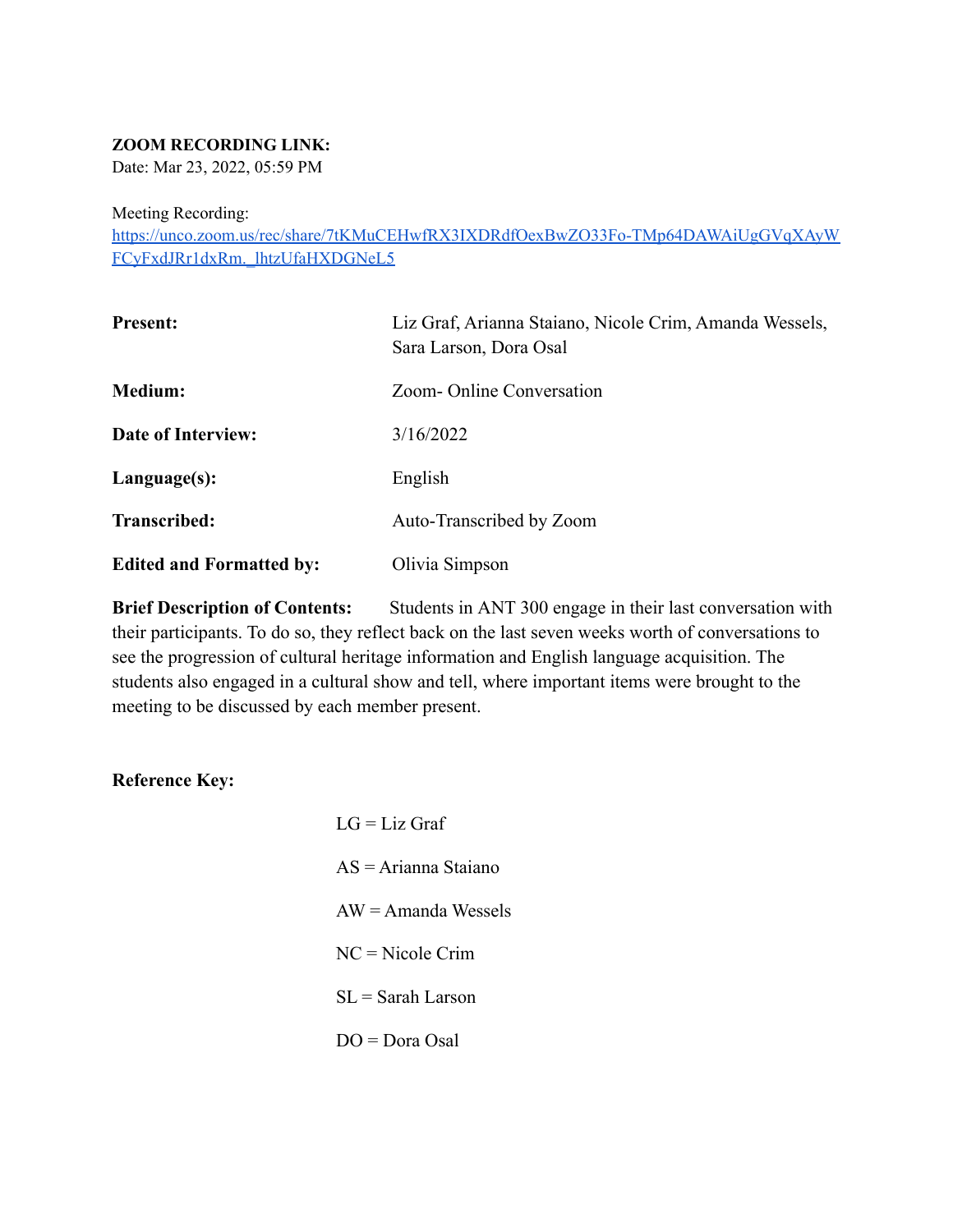# **RECORDED TRANSCRIPT**

LG: Ari, are you there?

AS: Yeah I'm here, I'm pulling into my parking lot right now.

LG: Okay, sounds good. So, today-let me pull up in my notes, really quick, because today is our final day of meeting like this.

DO: I'm sad

LG: Us too, well me too. I enjoyed getting to know you. So, today we're gonna have some focus group, and everybody if you wouldn't mind helping me lead that? And then, um, yeah. Then we'll do our show and tell.

DO: Okay.

LG: So, Dora, how do you feel you've improved in your [cut off] what?

DO: I brought my brother with me, because I-I couldn't find another-another thing. But I am tonight, I am going to tell-talk about arepa. This, we have the corn flour, and this is Venezuelan flour, corn flour.

LG: Um..

DO: This very good flour, with this when we make our arepa.

LG: Dora we can't see if you're sharing.

DO: Huh?

LG: Um, your camera's off if you're showing us something.

DO: Okay, you saw-you saw the flour? The photo-the video is good? It's very good, or is it not good?

LG: Is-it says it's turned off, so like you have to turn your video on

DO: Oh Ok. For that reason, I was trying to out, I'm getting it with my laptop, okay?

LG: Okay

DO: OK, I be in-in a minute okay.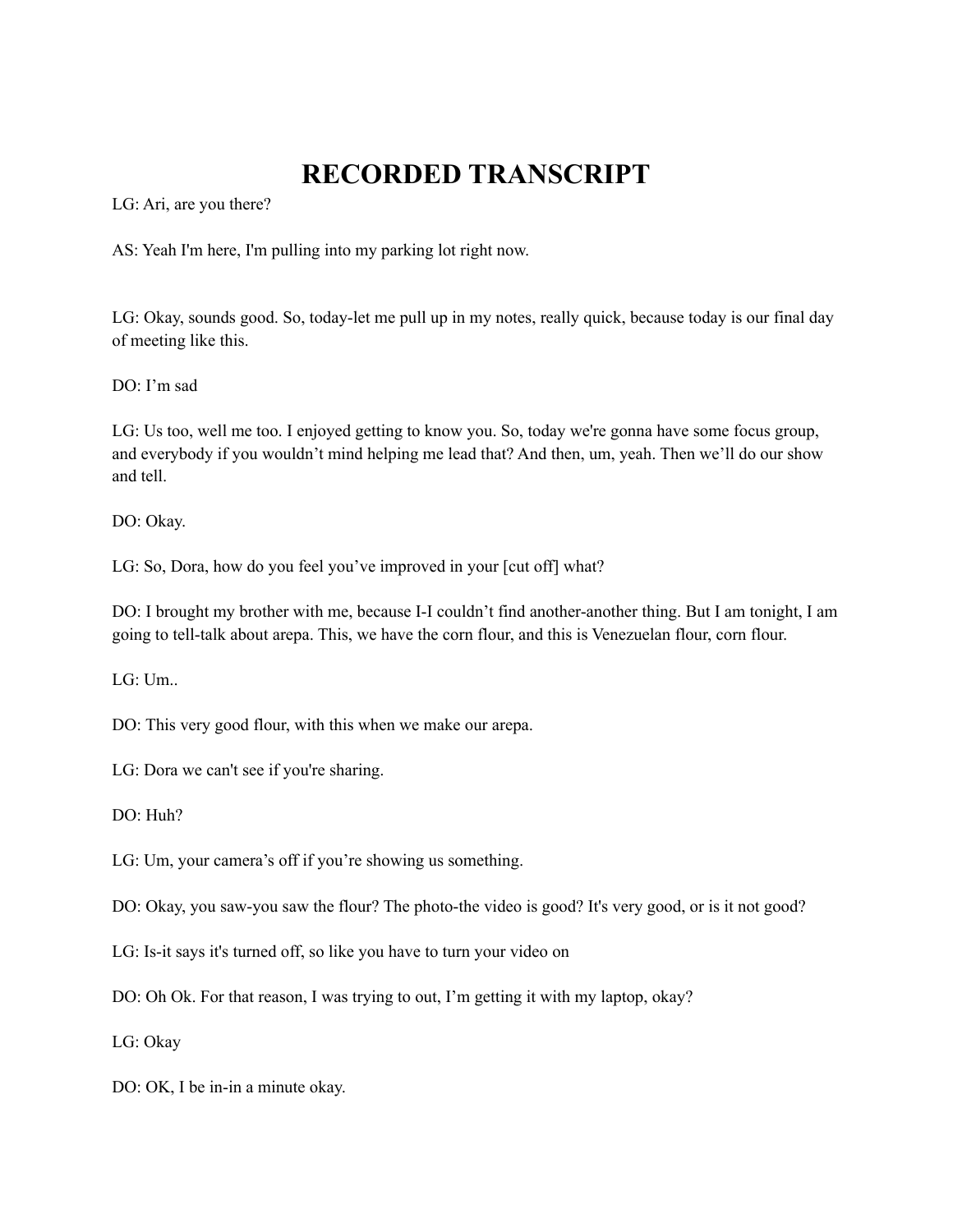LG: Um, just as a side note because, like, I have the notes that we should go over. Like for the focus group we should discuss how Dora feels she's improved her English speaking, and then we can discuss ways to connect in the future if we want to continue with whatsapp or like, provide social media. And then, just do what feels natural.

AS: What's the show and tell thing again, because I forgot.

LG: What was your question, sorry.

AS: What was the show and tell thing again because I forgot.

LG: Just about your culture, anything you want to share.

AS: Okay.

LG: You show a picture of a cow and be like this is-this is from Greeley.

AS: Oh my God, oh my God, don't don't even tempt me, I have a cow keychain.

LG: That's awesome.

AS: I played a cow once, in a-in a church play.

DO: Hello again.

DO: This day is there cornflour to make our arepas.Okay we mix this corn flour, we put the flour, and mix with water. I-I usually put the water in the bowl, and put a pinch of salt to taste, and then I mix with the flour and mix it until I form the dough. Okay, the dough is finished, you can shape it. It is very soft. And with our hands, we mix the water, the corn flour and the salt, and we mix with the hands until form a ball. A little ball with the corn flour mix, and then with the flour, shape until arepa, form the arepa. Just like that. This uh the arepa. Then we cook in a pan, in a medium hot, and we make this arepa. And then we fill with whatever we want, scrambled eggs, in this case, chicken in tomato sauce. We can eat, is very delicious. And the fill with-with chicken, with pork, whatever you want. Would you like?

LG: Yes!

AS: Looks delicious!

SL: Do you ever put cheese in it, because I know some people put cheese in the dough and then they also cook it with cheese.

DO: Yes, with cheese whatever you want. With the cheese, and you make a very big arepa, and you put two-you fill with chicken, with cheese, or with avocado. The chicken is a salad with potatoes, carrot, and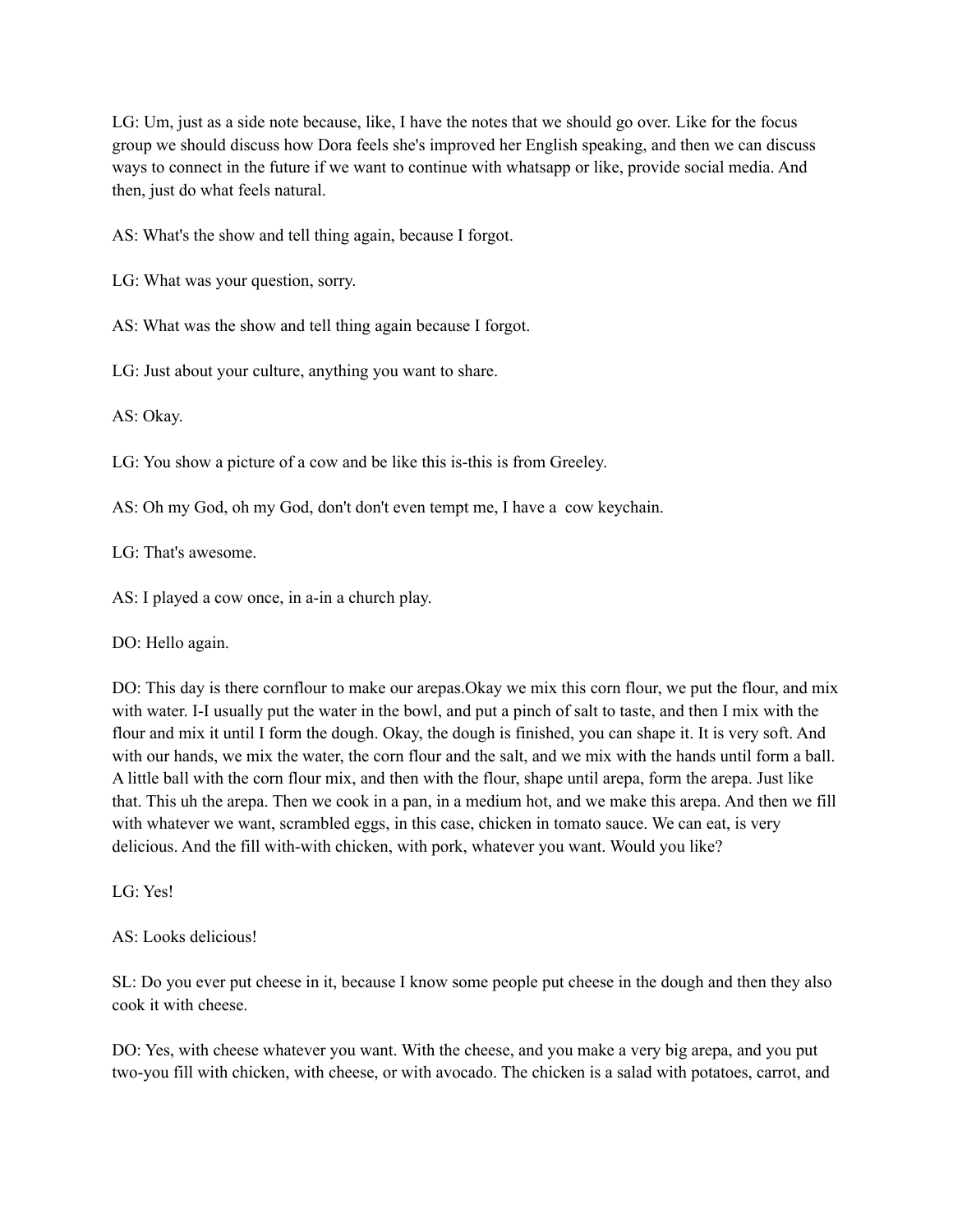then you put the avocado on that. But it depends for what do you-kind of fill do you like. Um, it is very good, arepa. You can see, arepa. Well, I can go to USA, and prepare arepa for all of you.

LG: That would be wonderful, please

AS: I was gonna say a trip to Venezuela, but..[trails off]

LG: Well and could you bring your jams too?

DO: I have uh, Venezuelan dinner, uh a Venezuelan for uh, for breakfast, maybe.

LG: Thank you for sharing that with us.

DO: Ah, you're welcome. I'm going to eat when the end-when we finish. I'm going to eat arepa.

AW: That's why she did it, because she wanted a snack. While we did this.

DO: I prepare, it's ready, my snack.

LG: So cool, well that's Ari's show and tell.

DO: When in the market in-when you go to the grocery on this and you see this kind of flour, buy it and prepare the arepas.

SL: I've made them before, but they were not as good as yours are, most likely that…it's a little difficult to find that flour here, but you can find it.

DO: Ah, maybe.

LG: Who would like to go next?

AS: Apparently Heidi wants to go next.

LG: I mean-what did you say?

AS: Is that apparently Heidi wants to go next, my dog was trying to crawl in my lap.

LG: Amanda came back let's see…

AW: Okay, I had to go grab this off the wall, across the room, but so this iss some of my embroidery work and I chose to share this, because my grandmother taught me how to embroider.Now that's just.Something we do together and I'm living with her this summer, because I have an internship where she lives. She's already come up with all of these projects that we're doing together, and so yeah that's just like our thing.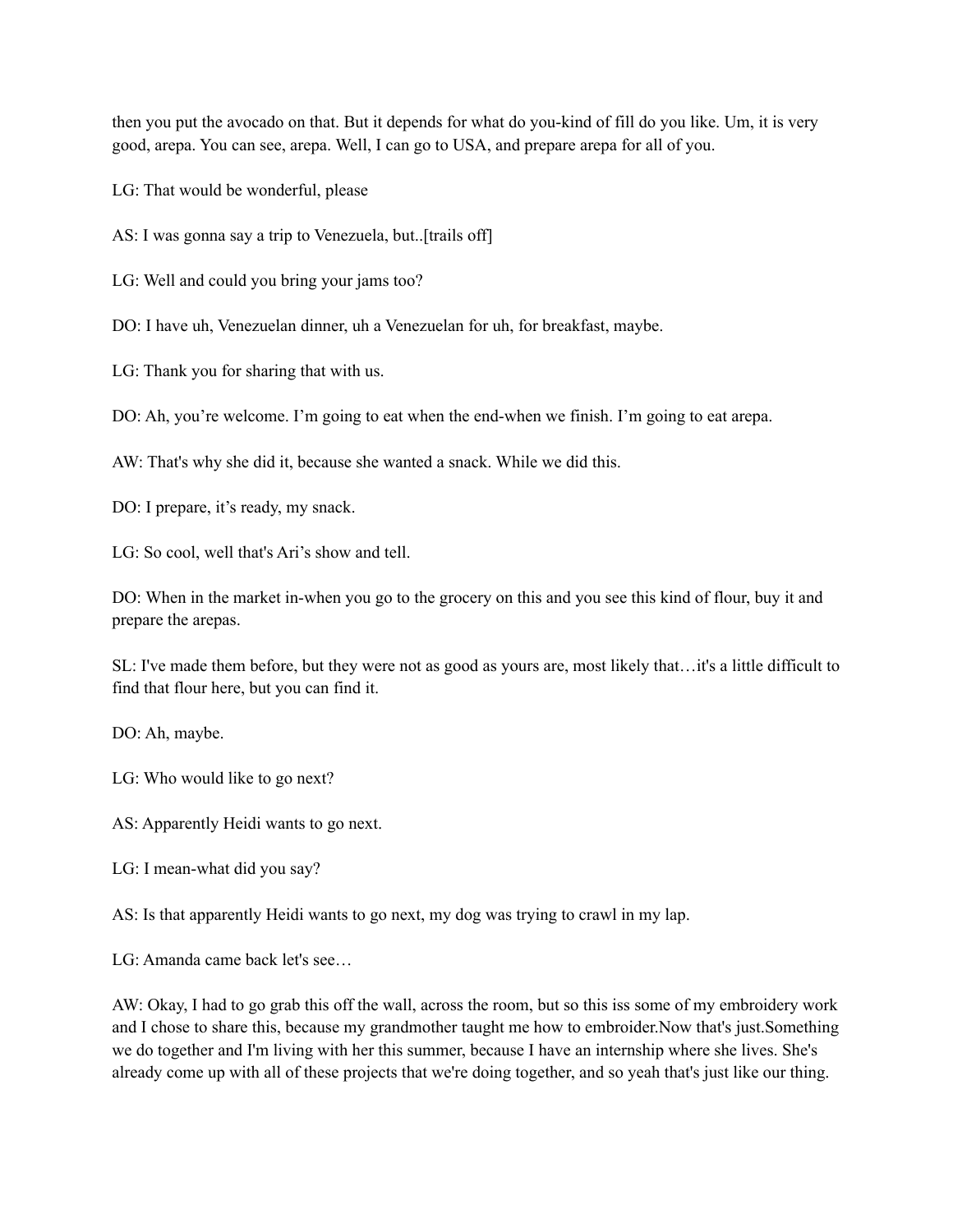LG: That's cool.

AS: That was really good Amanda.

AW: You can get kits off of Amazon, that's what [trails off]

LG: Um, I'll go, so it's broken. Um, but this is my Mala. So this is like a prayer bead. And the beads are opalite, these no, yes, these are opalite and then these are like the chakra beads. But it broke, and I like. [cut off]

#### DO: I like it.

LG: It's pretty yeah nice, this is a, this is a smaller one and I made this one and my-my boyfriend has the inverse, so he's got mostly white beads in a black set. Um, but yeah so they are prayer beads and it's actually like when they break, you're supposed to put them together again, and give them to somebody who would need them, so it's like an offering. And there's 108 beads and the Rosary also has 108 beads. So it's just kind of like a cool connection between religions, and the way prayer works and like 108 is a big deal in like, Buddhism and Hinduism, like the Lotus flower has 108 pedals. So yeah just wanted to share that.

#### DO: Okay.

AS: That's awesome Liz, I love it! Give me one second. Um, so I want to share with you guys my Magic deck. Magic is a card game, that I play with my friends every Tuesday night and we have like this big group of people that comes over me and my sister cook for them, and then we all play magic and it's a lot of fun. My fiance and I learned it at the beginning of 2020, so it was like a game that we could play together, and when we didn't need everybody else.Kept us inside, so I want to first show you guys my play mat.This is my play mat, this is what we put all of our cards on. It's my favorite character from the game, her name is Liliana.Um, she creates zombies, it's really cool. And then I have like three decks, but this one's my favorite. I'll just show you a couple of the cards so you know what they look like, so again it's lily on it my card sleeves. All of the cards, they can get pretty expensive, so you wanna make sure you sleeve them up. And then this is-it's called the commander, and it's a card that you can play pretty much anytime in the game. And they like control your deck, so everything that this commander does, my whole deck is formed around that. So this is my commander, a deck is usually made up-well it's always made up of 100 cards, including your commander. Um and yeah, it's just a lot of fun so here's my deck, here's my my mat, I have these cool little die that have cute little skulls and inside of them, they're super cool it's totally a nerdy game, but I don't even care because it's a lot of fun.

SL: Okay. So I kind of have two. Um, so my grandma died last year, um like January 7 2021 and her nickname was kitty. She died at like 86 or something, so she's been going by kitty her whole life.She collected cats. So when she died um my sister and my cousin we got first pick out of like, I think there are almost like 300 different cats that we had to go through and decide like which ones we wanted. Um, so I chose this one [holds up cat statue] was my favorite cat, so I chose this one. Um and then my other thing was Dutch blitz. We-my family plays it a lot. We have almost killed each other playing it, because it gets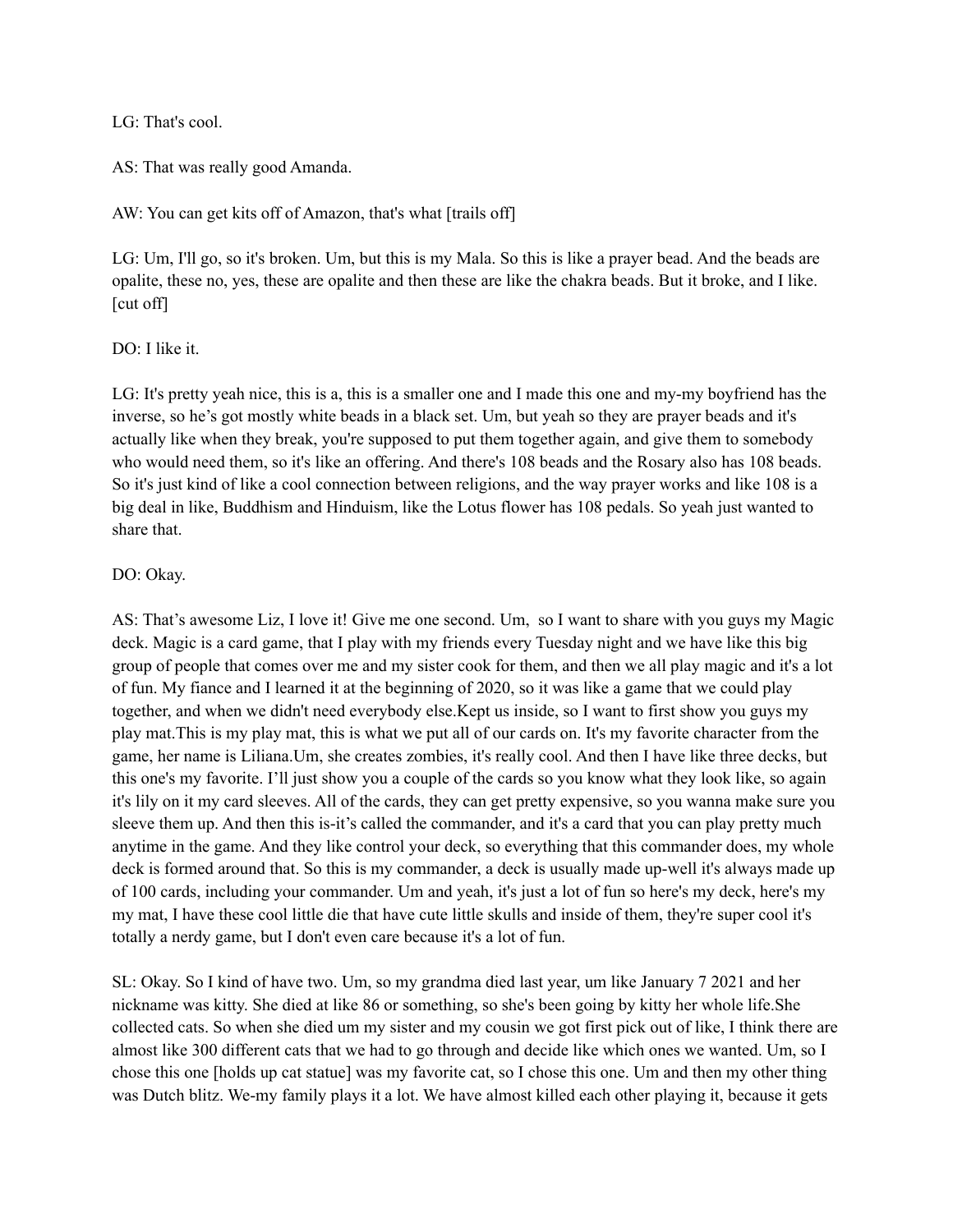very intense, and do not play it with the violin playing. Even more traumatizing, that is yeah. Yeah, those are my two things.

AW: You're so lucky that your grandma collected cute things like cats, because my grandma just has a bunch of like, really creepy dolls everywhere all over the place, and she just keeps making them and we're like when you die, no one is going to want this, so please stop.

SL: well. On a-several of the cats there's this random man's name that was not my grandfather and we're like trying to figure out who this man is. We're going through all of her calendars that she has and she had like a repetitive meeting with this guy.We assume he's like a pastor or something but we're just kind of like, why is this man giving you so many cats? Like that's okay see ya one grandma did cats that was like 300, the other one did rabbits so I've got rabbits and cats.

DO: Oh.

SL: It's a lot.

LG: My-my grandma did rabbits too, and my mom brought them all home when my grandma passed away, and we were like lots of rabbits.

SL: We had her rabbit at one point, she's still alive, just doesn't have the rabbit anymore, but we had a rabbit and she let me and my sister name it. We named the rabbit Horacio. That was-that was a great name for your rabbit that was after our favorite babysitter. Rabbit named Horacio.

AS: Um, my grandma just collects everything, wer're-we're kind of worried about her.

AW: Okay, but if you wanted your 15 seconds of fame, just let her keep going, and then you can just like pop in on her hoarders episode.

AS: Right?! Oh, my aunt is living with her right now and, apparently, just like throws away random stuff and my grandma saw her carrying something out to throw away once, and my grandma freaked out. We're like no grandma get rid of it, you've had it for five years and it's still not open. Happens I guess.

AW: I feel like my mom's dad and stepmom are like complete opposites. So they live like, on a farm and the house my mom grew up in was still standing, for like years and, just like abandoned and have falling apart like raccoons living in it and, like me and my cousins we always like to go inside and like look around, because you know it's like creepy and stuff. And my grandpa finally burnt it down because it was just getting like kind of dangerous to have up. And I was talking on the phone with them, and I said I hope you or someone cuz he's like 84 I hope someone went in there and made sure nothing valuable was in there, because at one point I found my grandma's like high school diploma. And he's like "oh I'm sure something valuable is in there, but it's fine, it's burnt now" it's like cool I'm so glad you feel that way.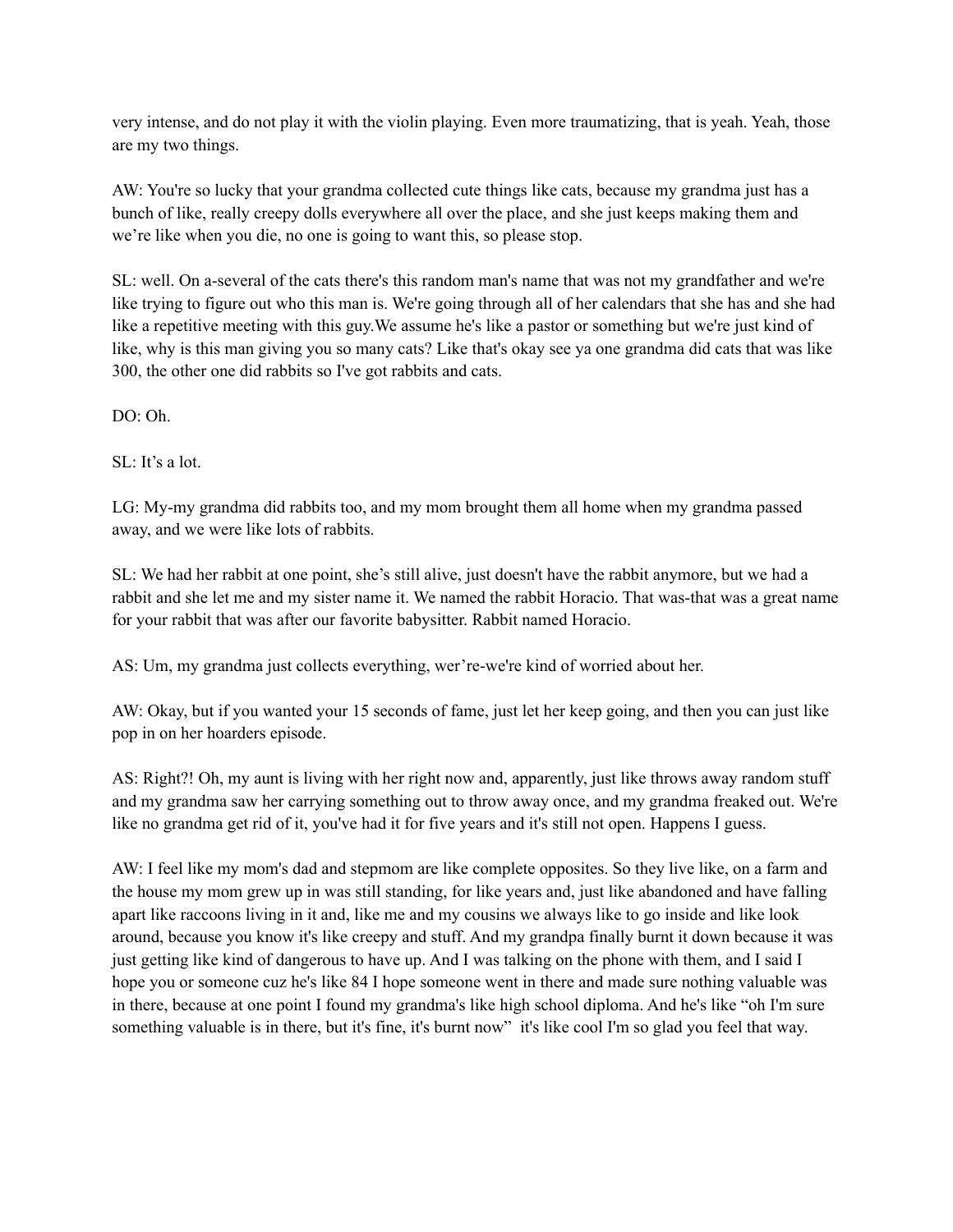SL: My favorite thing to say, because, like my car is my dead grandma's car, so if people are like "oh nice car, like where'd you get it?" " my dead grandma." And it-it has a calculator in it, but I can't change the time to the correct time.

LG: Do you have other items Dora, that you would want to share with us?

DO: Just the the corn flour.

LG: Okay. Um.

SL: Dora, how have you felt about this whole thing?

DO: About?

SL: How have you like, felt about doing these videos, with us, these meetings?

DO: Oh I feel very good, I-I enjoy with the all of you, and I am-I can learn about-about the USA. I would like to go to USA to learn, and to you know Colorado of course. I have seen the pictures, the Colorado pictures, and it's beautiful very beautiful. I saw a friend of mine, send me a video, for ah last week, she was ah skiing in the mountain, and it look very beautiful with the snow all over. It was very, I think it is very good with the English you-you are very intelligent woman. I very appreciate the time with you.

LG: Well, I appreciate the time with you, I think we all do. We get excited to go back to our class to talk about our meetings and to share with everyone how lucky we are to have you and Monica as well.

DO: Ok-ok, I will-I will like to be in the group again.

LG: mm hmm.

I think is-is very important because we we try to think in English, when when-I when I listening both of you, I can I can see the real reality in English because I have been in English courses, but the pronunciation is very different, when you go out. I think that's-that's a problem for me, to to explain or something like that I was learning with the videos about the thing that in the English course don't teach. I think is very, very difficult to-I think, is there anything going to read this with a English British, or Australian pronunciation is the same, because all the countries have ah some changes in the-in the pronunciation I think is a but you have to try everyday everyday and it's ah work I have to do. I have to try every day to think in English and listen-listen the pronunciation with the, for example, I was where I was talking with a friend who lives in in Britain in-in London, and she said that they are other places in the Commonwealth, that the pronunciation is very, very, very different and understand nothing. I think you have good pronunciation. I had to work out, I had to do.

LG: Do you speak English a lot when you're, you know living your daily life?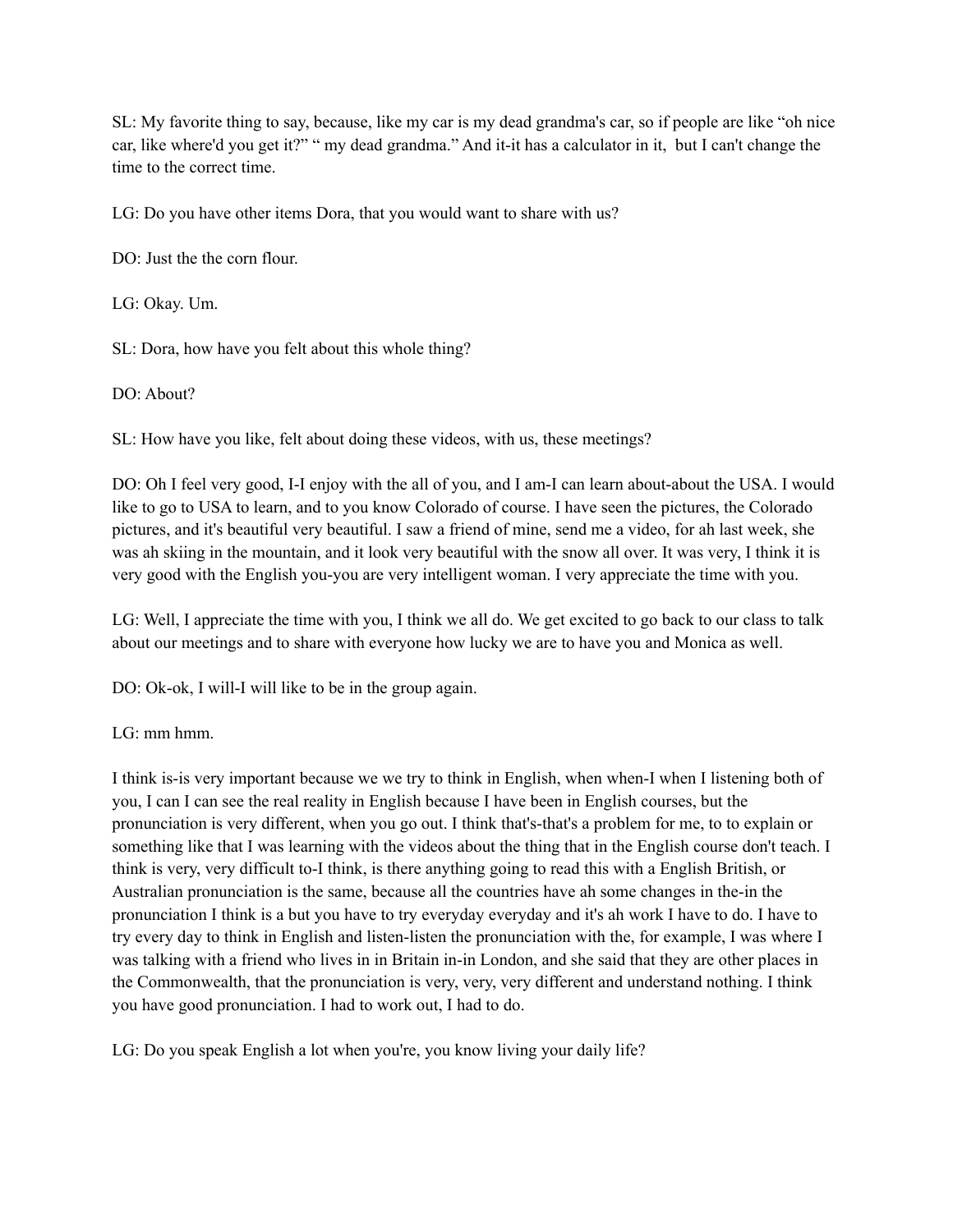DO: Uh, no. I have TV on English channel to hear some English. Or I try to see the videos, the movies in English. Just to listen the pronunciation. Listen to uh speeches, the speeches for actress, or presidents. Is different the pronunciation, uh news is fast, the speaker. Uh, I met a family, they are from Sweden, and this weekend I will be on their house, but I think-I think I'm going to speak with them in my language. But maybe they know on-on Sunday will be the international day of the cheese, and they make, they prepare cheese. And I'm going to this house, to prove-to taste the different kind of cheese. I think it will be fun, it would be interesting.

SL: Sounds like the best day ever.

DO: I'm going to send you some pictures.

LG: Definitely send us pictures!

DO: We can make some text message on the on the group, on WhatsApp?

LG: Yeah I mean, and we yeah you can keep using the same one that we've been using, that way our whole group can see it, not just the people that um haven't met with you regularly. There's-there's two other people that you've never met, that actually watch the replays because they aren't able to make it.

LG: Okay okay yeah.

AS: Their names are Maddie and Olivia, and I love them so much!

LG: So yeah, just keep using [cut off]

DO: Some people uh supervise the course, yeah? Okay. Well, I can copy their their-their number and I send you, one by one.

LG: Hi, Nicole.

NC: Sorry, I've been having kind of an emergency situation arise, but I am free now.

LG: Okay, do you have anything with you, or something to share for show and tell?

NC: I don't, but I can, I-I have an idea of something. And I'm going to try to-let's see if I could pull up a picture of it on here and then maybe share my screen. I don't know how to do that, but... [trails off]

LG: Yeah, let me make sure that you can share it.

NC: Did you guys share something already?

LG: I know, but you should be able to-nope only host, I don't know hold on. Okay.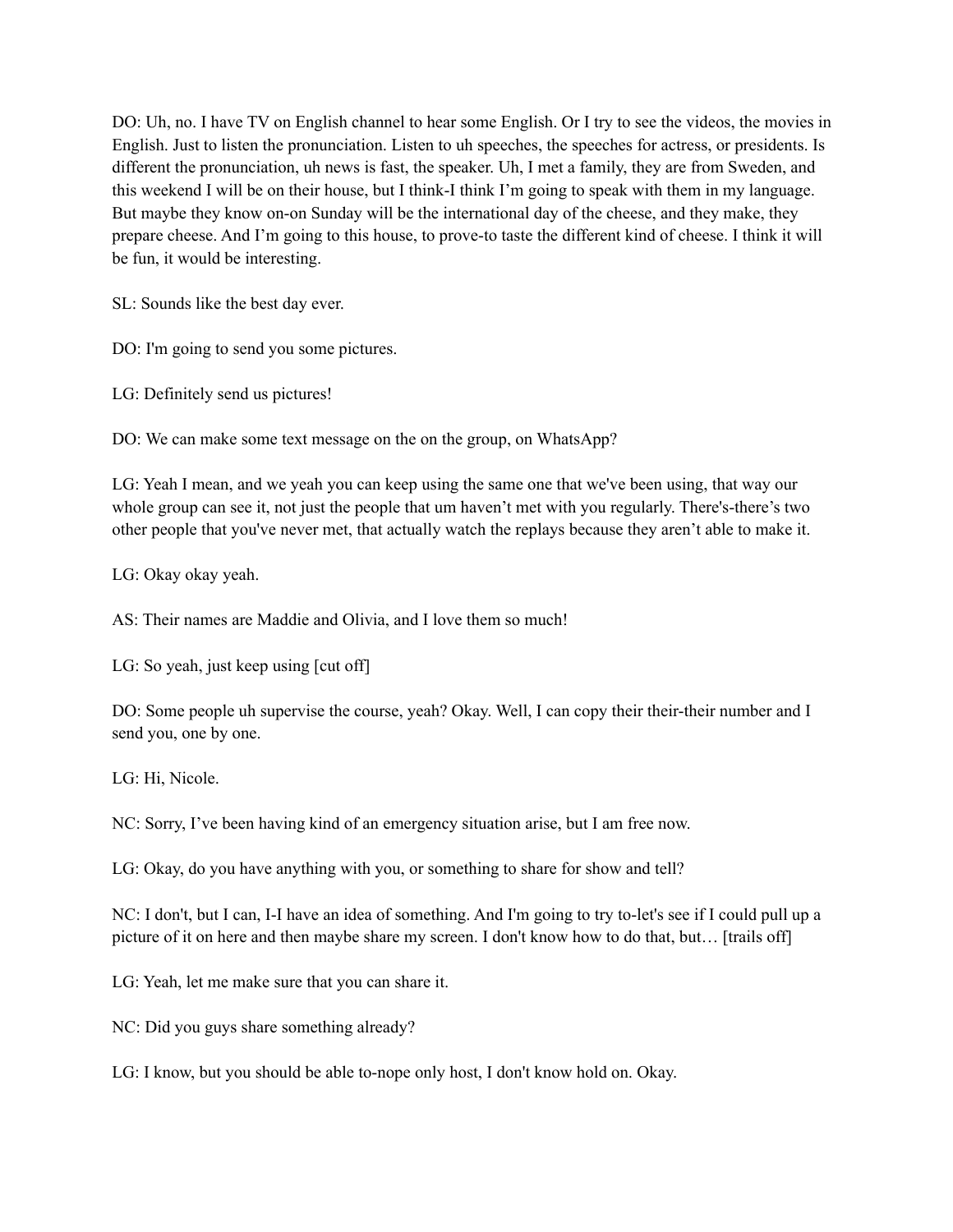NC: Well, if you could let me go last, I could maybe… [trails off]

AW: No, we-we shared all of our stuff.

NC: Oh you did?

AW: I think Liz thought you were asking if we've shared our screens yet. But no, we shared all of our physical things already, yeah.

NC: Oh okay. Well, what were they? Sorry I'm late but um, yeah you could just tell me real quick? I'm curious, or you could not, but I'm curious.

AS: Dora made everybody arepas

AW: Yeah, you missed out.

NC: Yeah that's awesome, but not that I missed out but.. [trails off]

NC: Ok, um. Oh no my screen froze for a second. Okay, I don't know, how do I share my screen, guys?

LG: So I think from inside zoom, there might be a setting I'm trying, I don't remember how to instruct.

AS: The little green box that says share screen.

NC: That's what-how do I?-Okay, hold on. Oh, well, if it says share photos, do I share a photo of it? Yeah, okay yeah, I don't know. I'm sorry I'm not tech savvy, it might be easier because bear with me. What did uh, Dora share?

SL: She made arepas.

NC: What'd you say?

SL: The arepas - arepas.

NC: Oh, what is that?

SL: Dora, do you want to explain?

DO: Ah for-for her?

SL: Yeah.

NC: Yes, I'm sorry.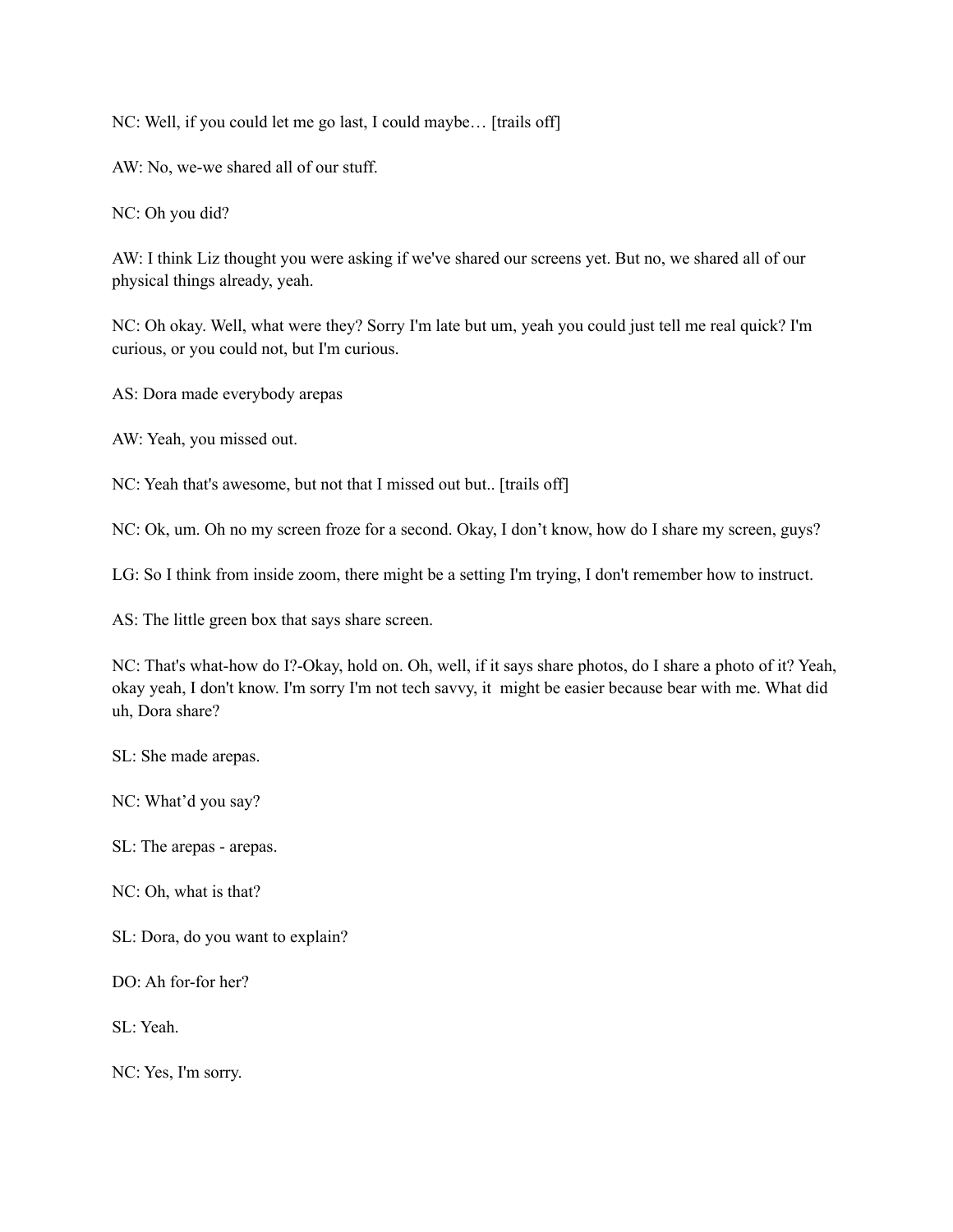DO: That's okay, I think I can-I can I explain about how to make arepas. I uh, this is the corn flour to do the arepas. With this, in a bowl with salt to taste, and you put [cut off"

NC: Yeah?

DO: And you mix all of this, and you make uh, dough. Looks like this. Change the form of the arepa with the hands. You put this and this is the arepa. Then you cook this on a pan-in a pan, and you get the arepa.  $LG:$  With this.

NC: Awesome! Do you cook it, in like oil?

DO: In uh, you can cook in the oven, or in a pan.

NC: Okay.

DO: And then you fill with whatever you want. With cheese, in this case I fill with chicken in tomato sauce.

NC: Oh yum!

DO: Very good for breakfast.

NC: That's awesome.

DO: Can be.

NC: That's awesome.

DO: Would you like to prepare arepas?

NC: Yes I would. I want to, now I'm going to have to.

AS: We're all going to Venezuela so Dora can make us arepas.

NC: Yes, that-we have to do that.

AW: And I want to try your strawberry jam!

AS: Yes! We told the class about your strawberry jam, everybody wants to try it.

AW: Come to the US, we are very interested.

DO: I'll come with the strawberry jam, um I'm going to [indiscernible] let me-let me show you something.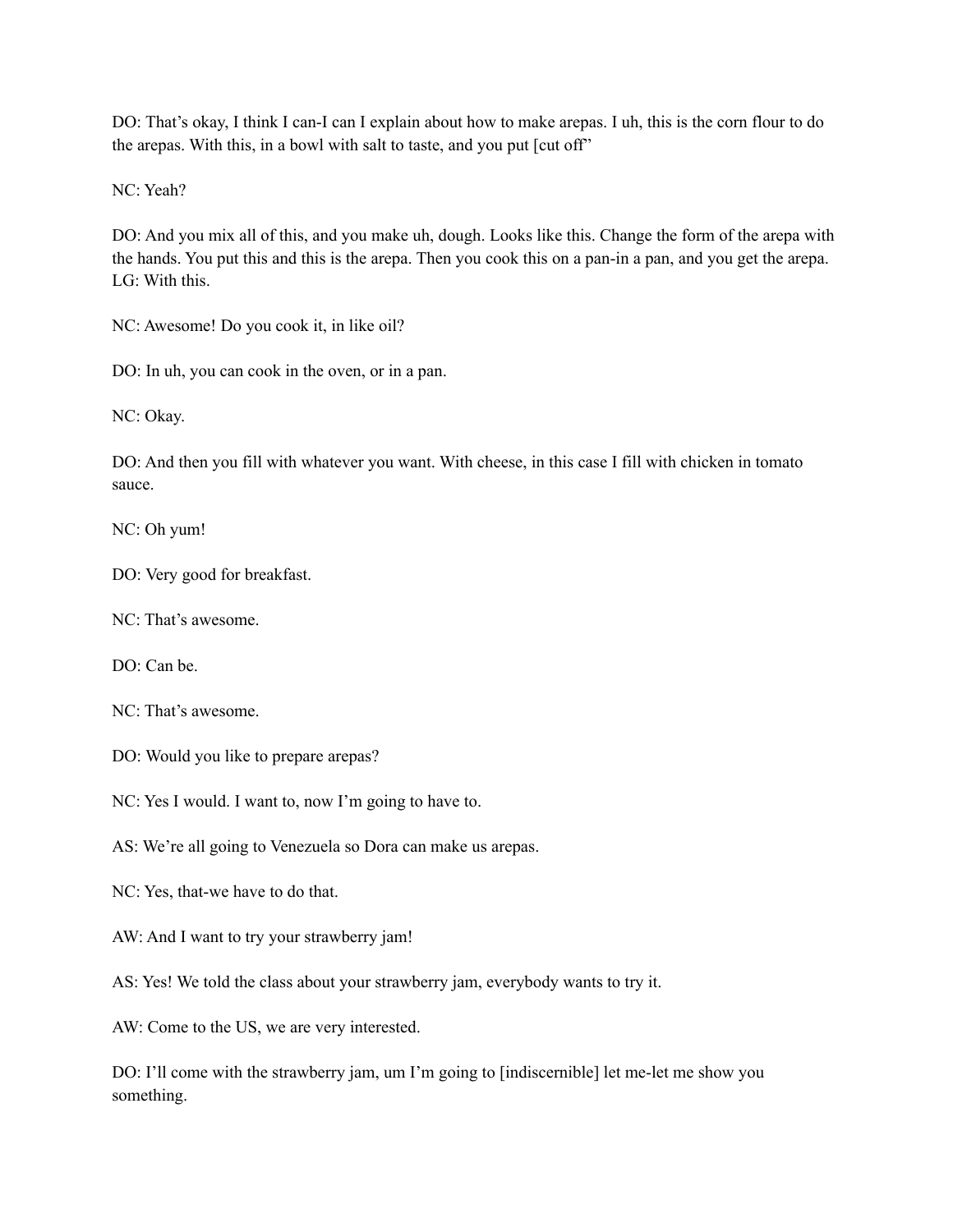AS: I love her so much.

DO: I prepare some that you-you in your hamburger you use. It's delicious. And I prepare, to the people who prepare hamburger. And it's very good.

NC: I bet, you should have your own store.

DO: The name, [indiscernible] like my name. Doritas, little Dora, [indiscernible]. And I prepare jam too. Strawberry jam. Strawberry, and uh guava-guava jam, and eh, it looks like uh [cut off]

NC: You should have your own store, Dora.

DO: Yes, is-I'm beginning, I think maybe in a couple of year I will be a very good mark with these products. And I like to cook, I really like to prepare some food, some delicious food. This is made with just fruit, no chemicals, nothing, just sugar, fruit, strawberry, sugar and no more. Just full of fruit. \

NC: I love fruit. Well, let us know if you open a shop, we will come and buy all of your things.

DO: Uh, in other, there are sauce, tomato sauce to put on the spaghetti. Another sauce we prepare, a Italian sauce, all the ideas to improve to get in like this to put in the-and to prepare sauce for a…sauce for a maybe a tomato sauce to prepare pizza. We make it for pizzas.

NC: You could just open your own restaurant, and I've got a lot of cooking experience. I could just cook all your stuff for people.

DO: Yes, yes.

NC: That would be so awesome. I want to try to just share this picture, I don't know what I'm doing, though, but let me see.

SL: If that doesn't work, you could also try just sending it in the chat.

419 00:39:53.790 --> 00:39:55.890 NC: Yeah okay well, let me, let me know. If it-okay. You see it?

[Collective "yes"]

NC: Okay, it's called a horseshoe, have you heard of a horseshoe?

LG: No.

NC: It originated in Springfield, Illinois where I'm from, and it's like a piece of Texas toast, then your burger, and then a bunch of fries, and then cheese sauce and places like compete for like best horseshoe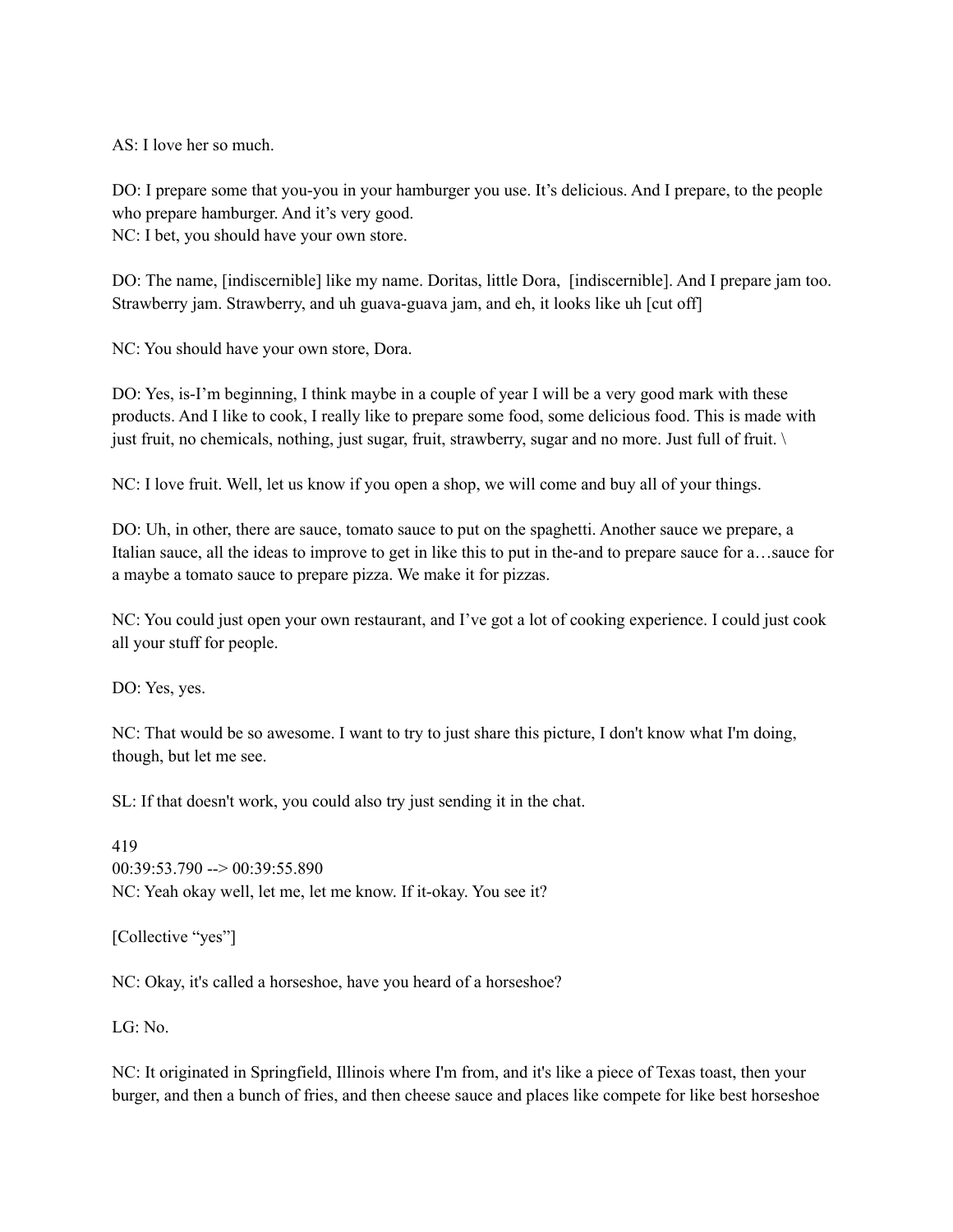it's always like the talk of the town-who's got the best horseshoe. And um, they also do like breakfast horseshoes, where it'll be like similar, but it will be like a biscuit on the bottom, and like sausage, bacon or whatever, and then a bunch of like hash browns and then cheese sauce. They'll do like it-yeah they do like buffalo chicken horseshoes, or it's like take this like buffalo chicken and fries and you can do like and cheese sauce usually, or some people put like gravy… [cut off] DO: I love rice.

NC: Yeah, me too.

AW: Me too, do you eat this whole like a fork and a knife you can't tell me that you like pick that up.

NC: Yeah, no. Yeah, you got a fork and knife, there's no way-if you pick it up that's impressive and a mess for sure, because you're taking this toast isn't really like a solid-it's like really a good foundation, but yeah you use utensils for sure.

SL: Kind of reminds me of like, Canada's poutine…poutine? Is that what it's called? It reminds me of…but like…[trails off]

AS: Thought it was first, and I was like ooh poutine.

AW: I was like that too!

NC: I don't know what that is, for some reason.

AW: It's oh my God so it's French Fries, and then like mozzarella balls, not like cheese curds, but like not fried, and then - I guess some places for them, but um, and then like a bunch of gravy over top. I used to work in a restaurant and we had a poutine burger, so you get all of that, on a burger and bun. I never could finish the whole thing, but my sister used to get that all the time.

NC: Where was this at?

AW: In South Dakota it's uh, Mackenzie River Pizza. So if you're ever in Montana, I recommend because they don't have them in this part of the US. But like Montana, and South Dakota still have a bunch of them.

NC: That's so cool. I'm so hungry, guys. Every time we get on food I'm like, "Why didn't I eat before this? Why?".

AW: That's why Dora made herself a snack.

NC: Oh yeah, that was the smart move, definitely.

DO: I-I have risotto, I made myself a snack.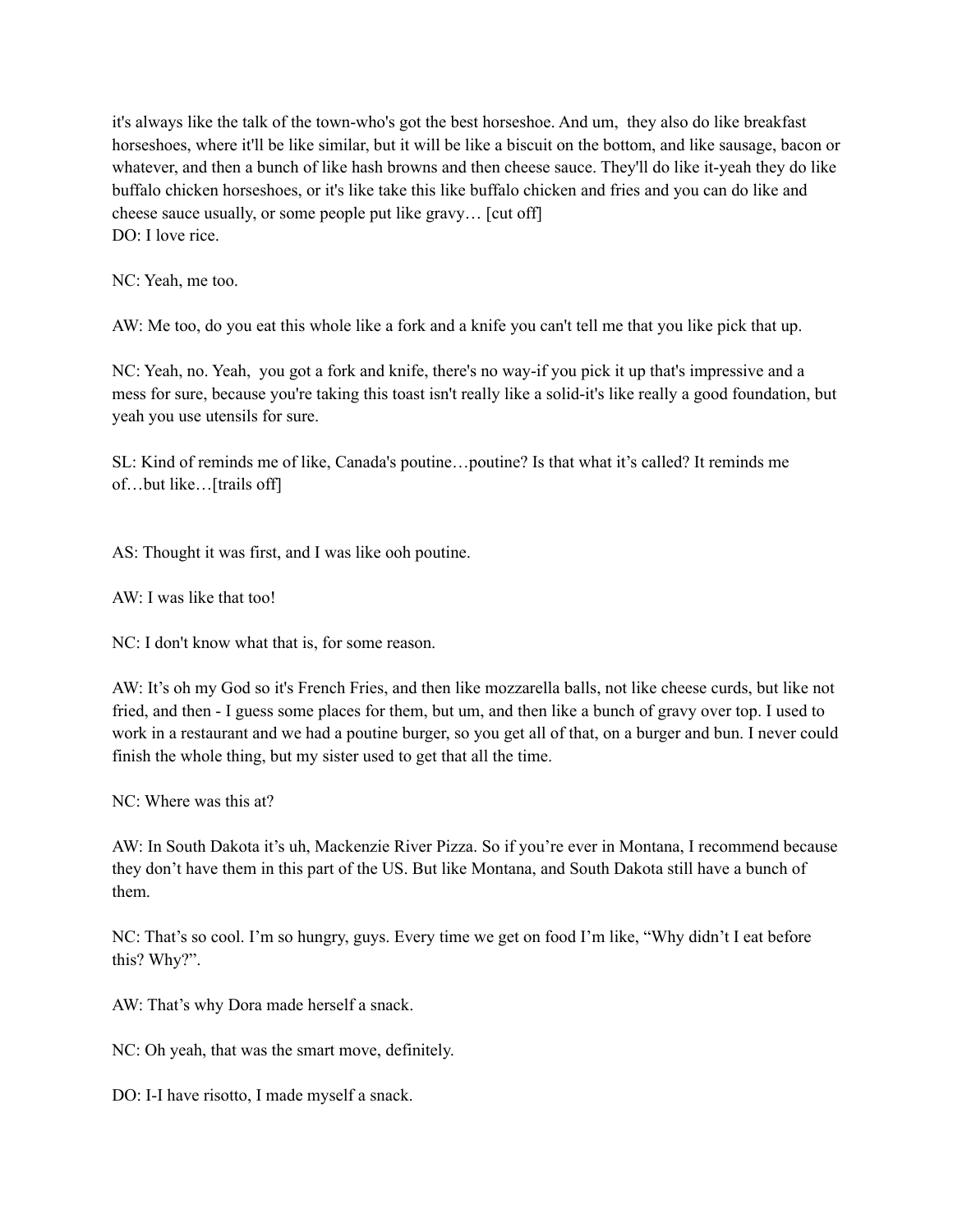#### NC: Yeah?

DO: My snack is ready, I am very hungry too.

NC: Smart. Yeah, yeah. You're just ready to go over there. That's awesome, I'm jealous. I should have prepared a horseshoe, I would have been really happy right now.

AS: Dora, do you think that your English has improved throughout our videos together?

DO: Yes. I think um, because oh- when we hold this meeting, I have to try to speak in English. And in the past I couldn't because I'm here and nobody speak English. Very difficult to speak English. Sometimes when a friend calls me from London, I-I try to speak her in English, but it's just one day in ah, of the weeks.

NC: Yeah. Well I think you've improved a lot. It comes more naturally to you, and you seem to be like a lot more comfortable with it and I think you are doing so good, it sounds amazing. I have had such a hard time trying to learn Spanish and I'm just so impressed with how quickly you improved on, like all around just like confidence is up a lot. You're very comfortable, you just like think of it so quickly, you'll pause for just a second and then you've got the word already, and you know you know what you're doing and I'm so impressed with how well you've done.

DO: Yeah, ah..when I had to continue my classes, I had to continue practicing. All days, all the days.

NC: Do you have a Facebook Dora?

DO: Yes, I have Facebook. I have Facebook.

NC: Which-do you mind if I add you, if any of us add you on Facebook?

DO: Yes.

NC: What is your last name?

DO: Uh, I'm going-I'm going to send you my-my WhatsApp.

NC: Okay, perfect thank you. That's awesome.

LG: Yeah, share it to the group chat.

NC: Yeah

DO: You can add me by WhatsApp too.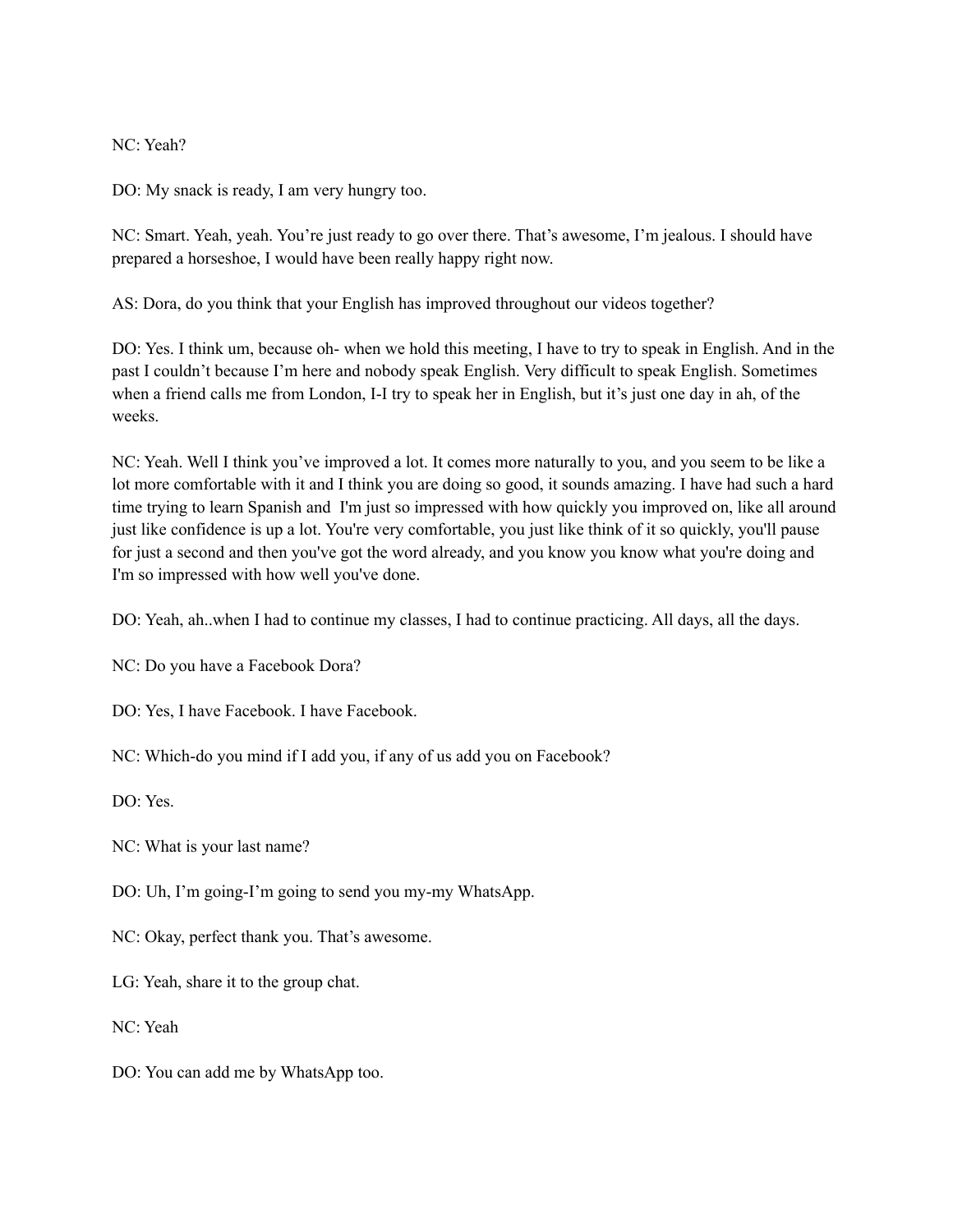NC: Yeah that's true. Yeah, that's a good point. Yeah, I'm not on Facebook a whole lot, but when I am, I'd sure like to see people I really enjoy. If you ever wanted us to call you for practice, we could always call you too, and have a conversation if you wanted more practice than what you normally would have.

DO: Oh, thank you.

NC: We can catch up, and talk about all the fun things you've made recently. All the good food.

DO: Um, for this week, I think I have to prepare my French-my English too of course, because my-I had to do it.

NC: Well, that's amazing. I'm so amazed.

AW: So Dora, is English your third language?

DO: Um, my languages is just Spanish.

AW: Yeah, but is English your third language? So you know French and Spanish as well?

DO: Ah, okay. Um, I study English, French, Italian with the pandemic I was learning by myself, German-German.

NC: Oh my goodness.

AW: Wow.

DO: I was language.

AW: Well, you're prepared if you ever go to any of those countries, you'll be prepared.

NC: Knowing multiple languages is like really, really good for your brain. It's like, we talked about in one of my classes like how good that is for your brain, because of the way it has to work in learning new things and like, um, it can even like delay Alzheimers if you were gonna like…it's just like a good example of how um, beneficial it is and it can like improve a lot of different areas of your thinking, so like that's really good-good exercise for your brain.

DO: Yes, I was uh 20 years ago, because for the work, for this job I was traveling to France, to Italy and I had to learn at least two languages to understand the things. But it was very good experience, when I traveled to France and I traveled to Italy. It very good.

NC: Oh cool.

AS: You're muted.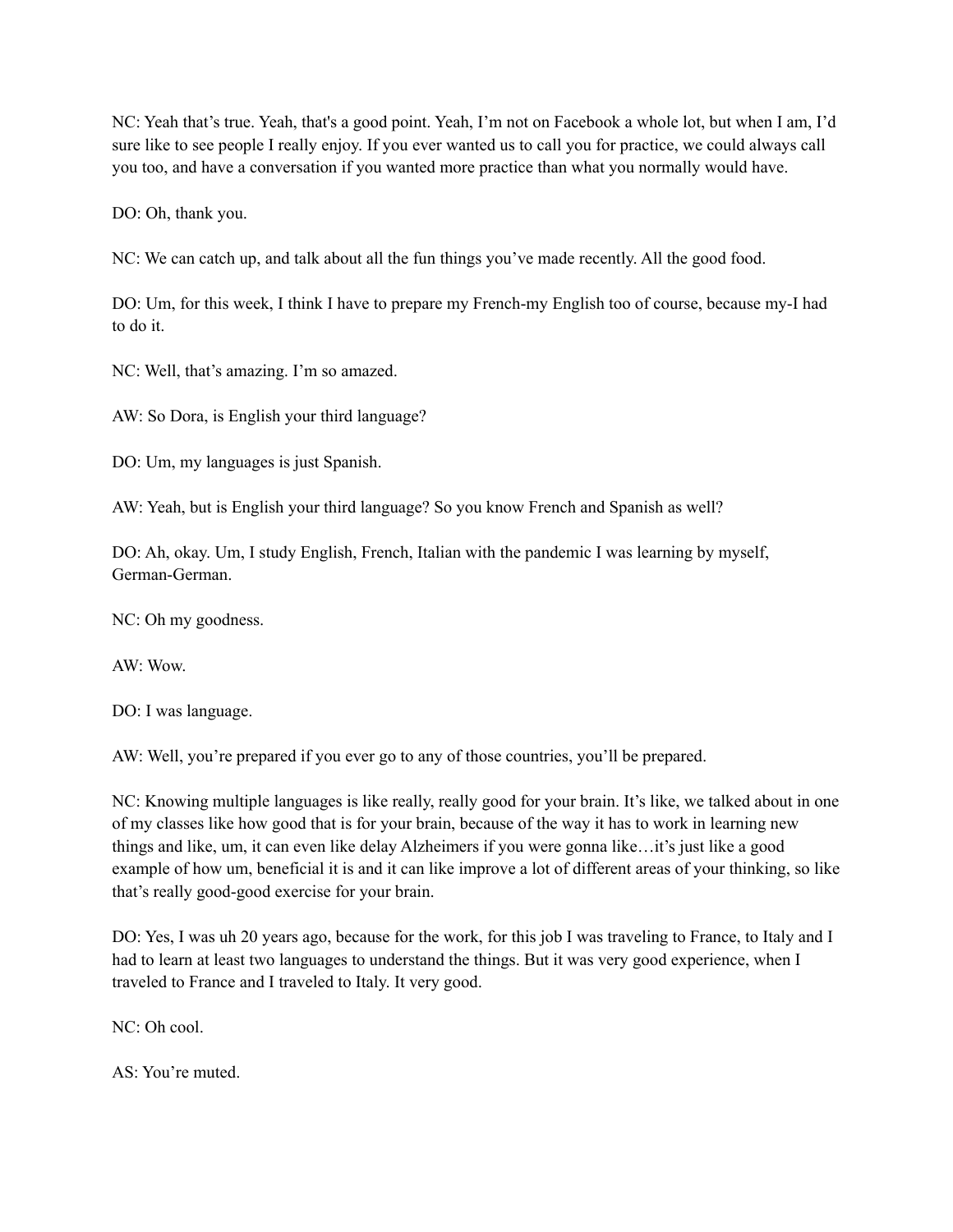LG: Yeah, I just realized that. Um, go ahead Dora, did you want to say something?

DO: Um, okay. In the-the factory, the technician were from, they come to Venezuela to install the machinery and they were from Italy. And you had to learn the language to understand them. For that reason, I try-I learn the language, the Italian language.

NC: That's so cool. I'm amazed. I can hardly even speak English.

DO: No, [laughs]

NC: I'm just kidding, but for the most part I can.

DO: Um, with the pandemic, you know when the pandemic was COVID, everybody was closed in the house. I still-what can I do to-to be…to practice you know? I practiced English, I practiced France, I practiced Italy-Italian too. I need to go out, I like to go out, to go to the USA to share with you the breakfast with arepa.

NC: Yeah. Yes, yes. Then maybe one day, you'll be teaching classes here. You'll be teaching everybody Italian… [trails off]

DO: Maybe I go to Colorado. Maybe this year.

NC: You should, that would be so cool.

DO: Would be very good, um, a very good for-for practice English because you are in the country and you have to-to speak, to think in English. I could be, this could be great, I think.

NC: Yeah, I think that would be awesome. Its-it would be great practice. And you would do so well, talking to everybody here.

LG: Well, we've reached the end of our time.

NC: Yeah, I'm sad.

LG: Let's keep in touch over WhatsApp, and share our social media. So Dora you can connect with us.

DO: Okay.

LG: Yeah, like Nicole said, like if you want to talk to someone, I'm available to reach out.

SL: Yeah, same!

NC: It's been so great meeting you Dora! It's been great talking with you.